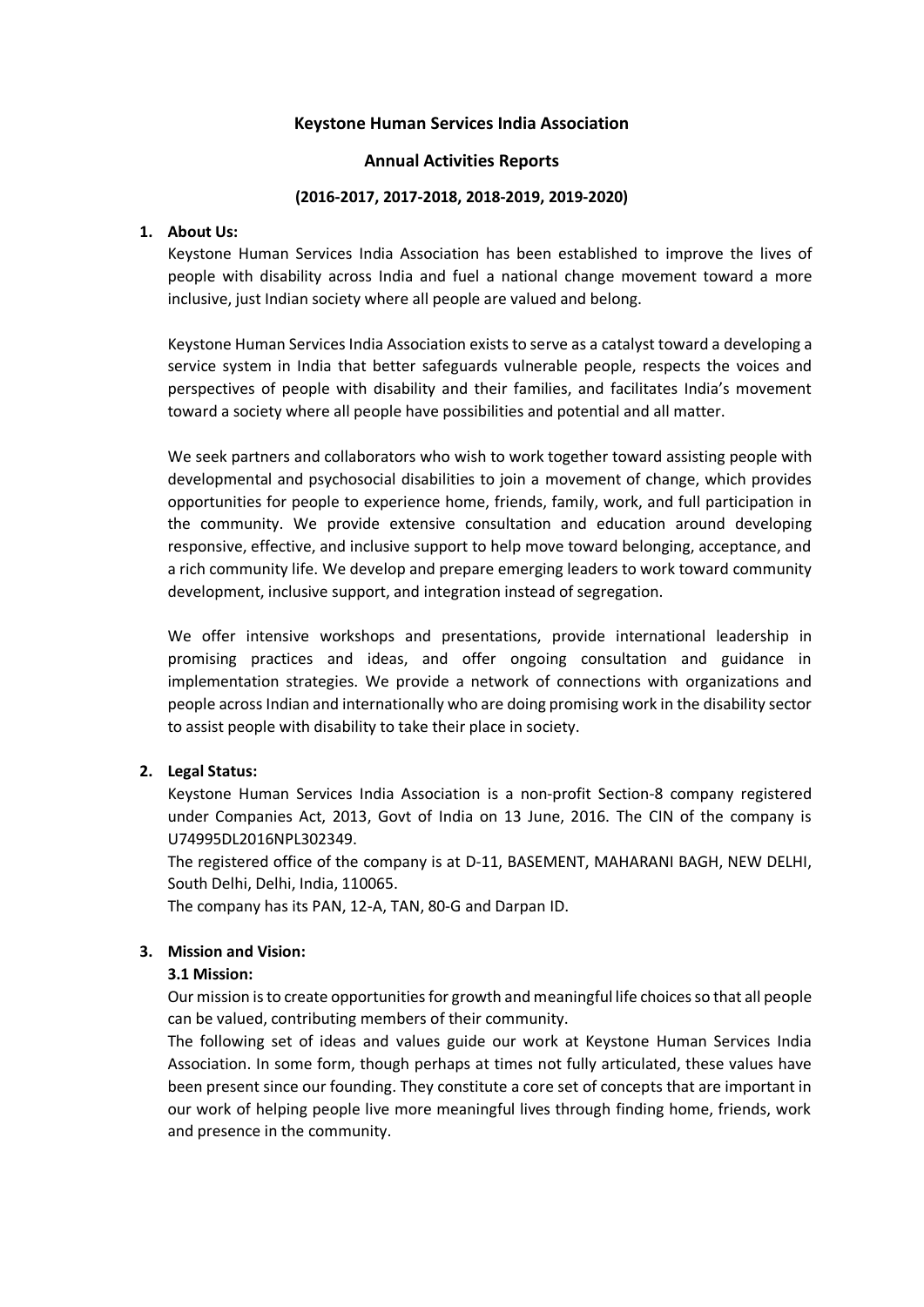#### **3.2 Vision:**

Our vision is that of creating an environment where all people, regardless of background and 'ability', can grow, make choices and be valued and contributing members of our community. In this vision, we see the welfare of all people being vested in the welfare of each individual. We believe that all human life is sacred, having equal and unconditional value.

We believe that it is important to recognize and value individual differences and diversity as a means of validating our own uniqueness and affirming the great diversity of the human community. Our services will value, be responsive to and reflect the great diversity of the communities, individuals and families we serve. We will strive to assure that all levels of our organization reflect this diversity.

Within our intent is a deep commitment to decrease the dependence of individuals and families on formal services. All that we do should contribute to the strength, independence, community presence and capacity of each individual. When an individual or family does need formal services, those services must be effective and, where appropriate, time limited.

Our vision is that of supporting people within their communities, in natural settings such as home, work, neighbourhood and school. We believe our role will increasingly change from that of a provider of service to that of a facilitator and community organizer.

Our structure is that of a family of agencies that share a common vision and similar values. Our structure allows us to operate both as a collective whole, as well as individually responsive agencies.

We believe that we have a deep obligation to serve as a change agent, sharing our experience with others both individually and within the public policy and service delivery processes. We believe that it is important to live in an environment where all of us have the opportunity to consider the moral and spiritual aspects of our work. We desire that the many people associated with keystone will experience their work as a calling and wish to encourage and nurture deep commitments, friendships, nonpaid relationships and life sharing.

#### **4. Objectives and Broader Goals:**

The broader objectives of the Company are as follows:

**A.** For social, charitable, cultural, and educational purposes, and aims, inter alia, to promote and develop opportunities that will be in the form of direct service, best-practice training, monetary and administrative supports to further the independence of people who are in need of service due to disabling conditions, situations of poverty, abandonment, institutionalization and other adverse societal conditions throughout the Republic of India.

**B.** For achievement of its goals, Keystone Human Services India Association may carry out the following activities:

a. Initiate, coordinate and fund national and international programs in the field of its activity;

b. Obtain from the public authorities and other persons necessary information in order to carry out its activities;

c. Develop resource centres, such as libraries, databases, which will be opened to public access for free and / or for a fee;

d. Organize congresses, conferences, forums, round tables, exhibitions, and communication sessions with national and international participation;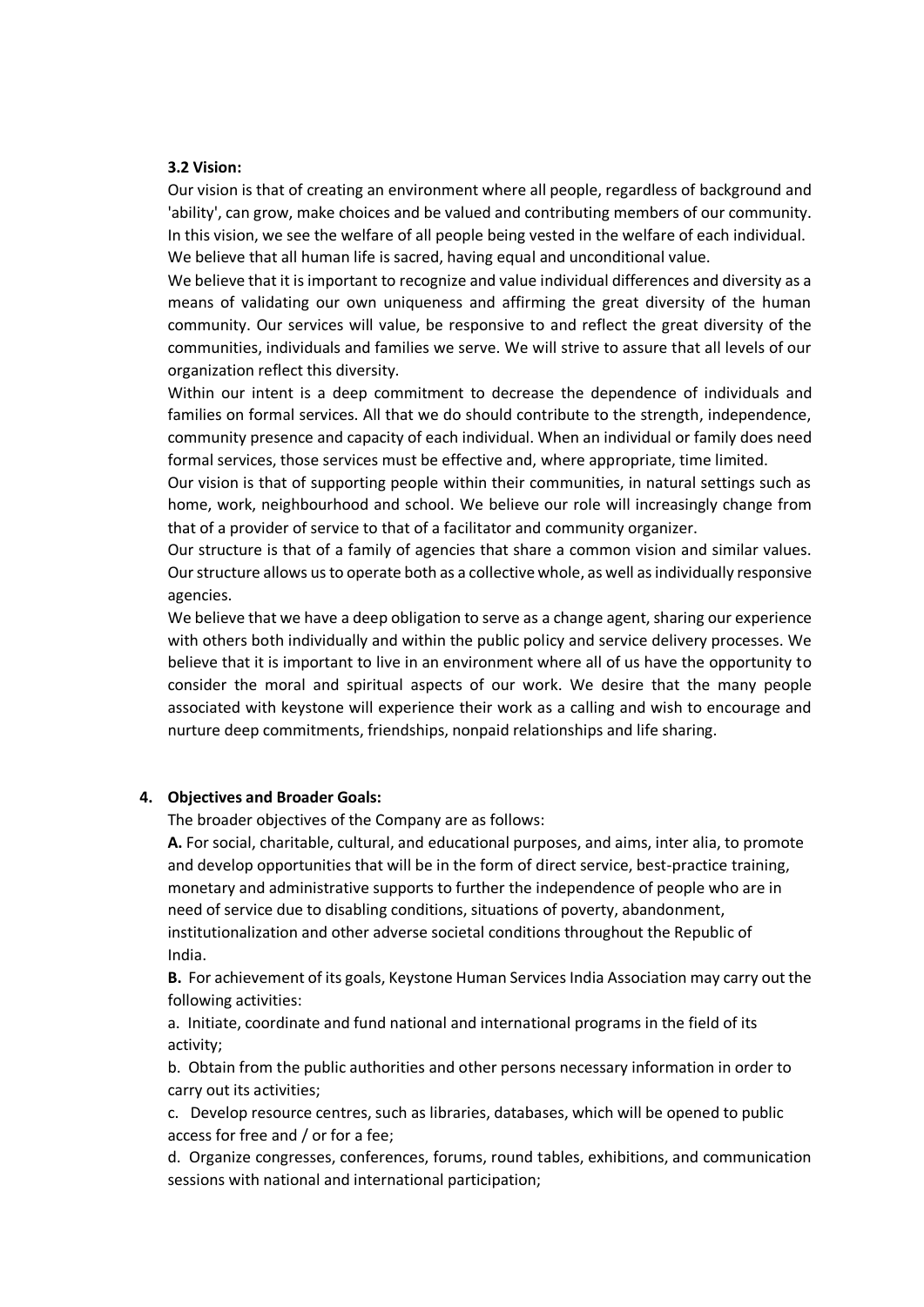e. Create and develop new information centres;

f. Produce and distribute television and radio programs;

g. Publish, distribute and / or sell newspapers, magazines, thematic literature and specialized bulletins;

h. Participate as incorporator in non-profit organizations and profit societies in order to achieve the goals, provided for by the present Ministry of External Affairs and appropriate governing laws of India;

i. Carry out entrepreneurial and economic activities and other activities, which are derived from the goals of Keystone Human Services India Association and will contribute to the achievement of the Memorandum of Association goals;

j. Deliver services that will include but will not be limited to:

- i. Provide support and services for children and adults who are at risk or have intellectual disabilities, autism and/or mental health needs;
- ii. Provide assistance, as requested, to the government of the Republic of India, municipalities, autonomous regions regarding human service delivery or development;
- iii. Provide services and supports to children and families to ameliorate the impact of alcoholism, drug addiction, divorce, abuse, etc.
- iv. Provide funding and financial support through charitable, government and corporate sources

**C.** Provide technical assistance, training and consultation regarding child development, family dynamics, therapeutic and treatment models and large-scale human service systems.

**D.** Operate an international intern program allowing students to live and learn in countries and cultures other than their own.

**E.** Organize and support other activities in accordance with the aims and objectives of Keystone Human Services India Association and the National Law.

**F.** Create an awareness on disability of various kinds, its acceptance and endeavour to bring about a change in the attitude of the treatment of persons with disabilities;

**G.** To work constantly and in every way possible to improve the conditions of people with disabilities in the country. Area specific improvement will happen with Keystone Human Services India looking at improving and implementing ways to identify disability in early stages, preventative and conditional care where needed and also look towards creating community services and supports for people with disabilities, focused on intellectual disabilities and autism along with mental health needs;

**H.** To establish, promote or support by providing aid through grants, financial and other assistance in any manner to other nongovernmental organizations and institutions of like nature established for charitable ends;

**I.** To do any public charitable activities for the welfare and advancement of the general public, not involving the carrying on of activities for profit purposes;

**J.** To do any other activities, get engaged to implement the objects of the Company under the provisions of the Income Tax Act, 1961 and other Acts of the land;

**K.** To create an opportunity for unemployed people to earn their livelihood especially for women and to undertake projects for the empowerment of women;

**L.** To do all such other lawful things as considered necessary for the furtherance of the above objects.

**M.** Other activities that are not prohibited by the law.

**N.** The beneficiaries of Keystone Human Services India Association can be any persons who are in need of service due to disabling conditions, situations of poverty, abandonment,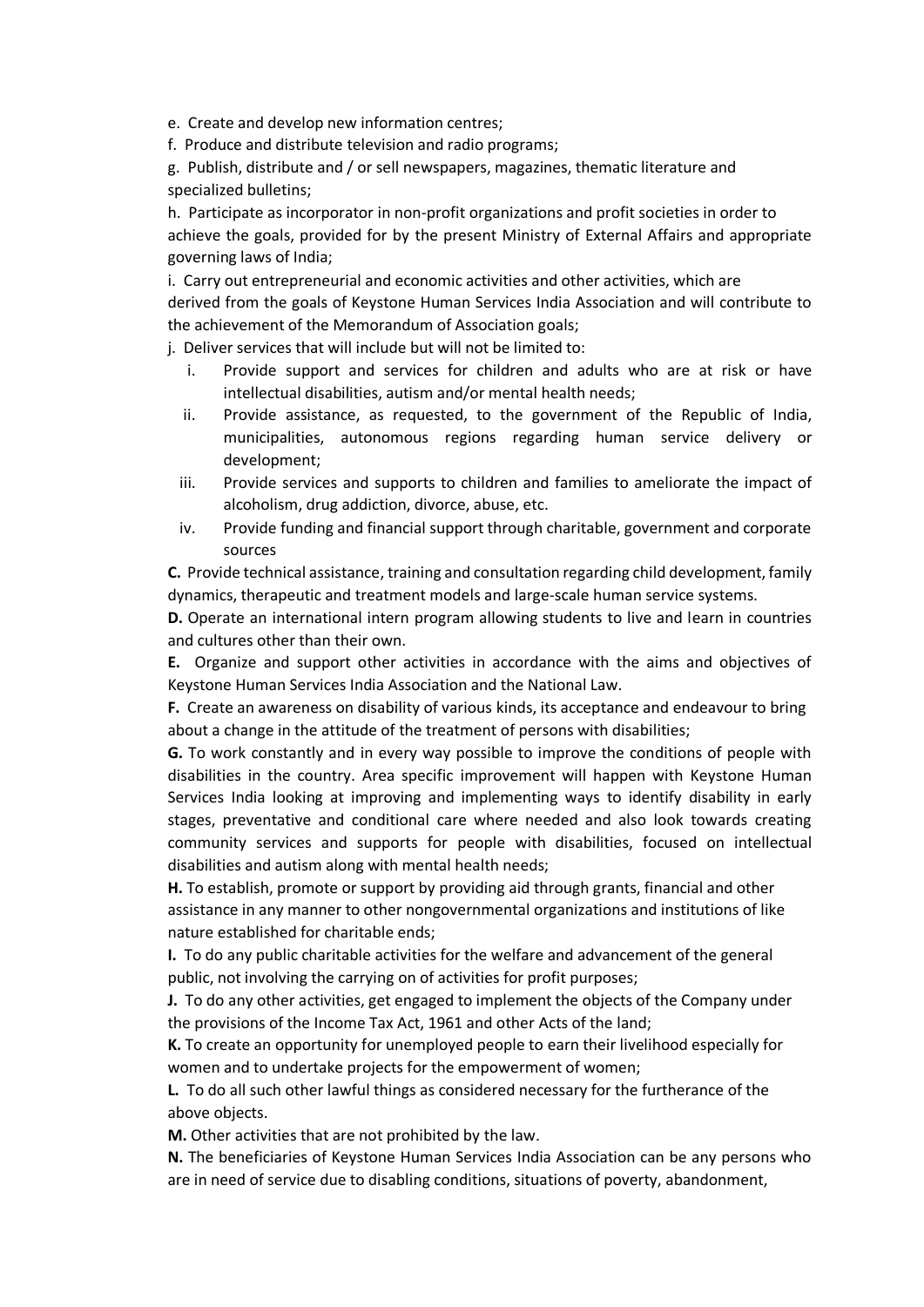institutionalization and other adverse societal conditions throughout India.

**O.** The beneficiaries of Keystone Human Services India Association can be an individual or legal entities, who have solicited services or financial support according to the Keystone Human Services India Association procedures.

**P.** Provided that the company shall not support with its funds, or endeavour to impose on, or procure to be observed by its members or others, any regulation or restriction which, as an object of the company, would make it a trade union.

# **5. Activity Highlights (2016-2017)**

KHSIA 's registration was completed on 13<sup>th</sup> June, 2016. After the registration, we spent about 2-3 months to draw up plans for the company and design a roadmap for future. We reached out to our colleagues, partners, like-minded organizations and shared with them about our company and our objectives for feedback.

We extensively travelled to the different states of the country and reached out to organizations working in the disability sector. All these efforts helped us to draw a roadmap for KHSIA to build on.

# **6. Activity Highlights (2017-2018)**

KHSIA has initiated few start-up activities in 2017-2018. Our main efforts were in identifying the like-minded partners, assessing the appropriate geographies for our activities, creating a network of organizations who are working on the issues of disabilities, supporting the employment initiatives being undertaken by the persons with disability and reaching out to the donors. Most of our mapping exercises were through phone calls, face to face meetings and paying a visit to few locations.

During our visit to Kolkata, we got an opportunity to visit an entrepreneurial food service venture launched by Mr Srutarshi Banerjee on the name of 'Sip-n-Bite'. We were impressed with the dedication and hard work being put forth by Mr. Srutarshi, who is a person with disability. He shared with us challenges being faced by his venture, including some financial needs. We invited him to submit a proposal and KHSIA determined it could support a small grant amount of Rs 5,000/-. The organization's financial support has helped him to improve the infrastructure of his food service venture. We remain in touch with him and are providing him as much support as we can.

We were able to raise a small amount of funds through our fund-raising initiatives this year. During our interactions with like-minded persons, we solicited contributions from individual donors which resulted in a donation of Rs 12,600/-. The received donation was utilized by KHSIA for helping 'Sip-n-Bite' and the rest for the welfare of people with disabilities.

In 2017-18, we were successful in these few early efforts and gained enough experience to make a way forward for KHSIA and plan our activities accordingly for the next year.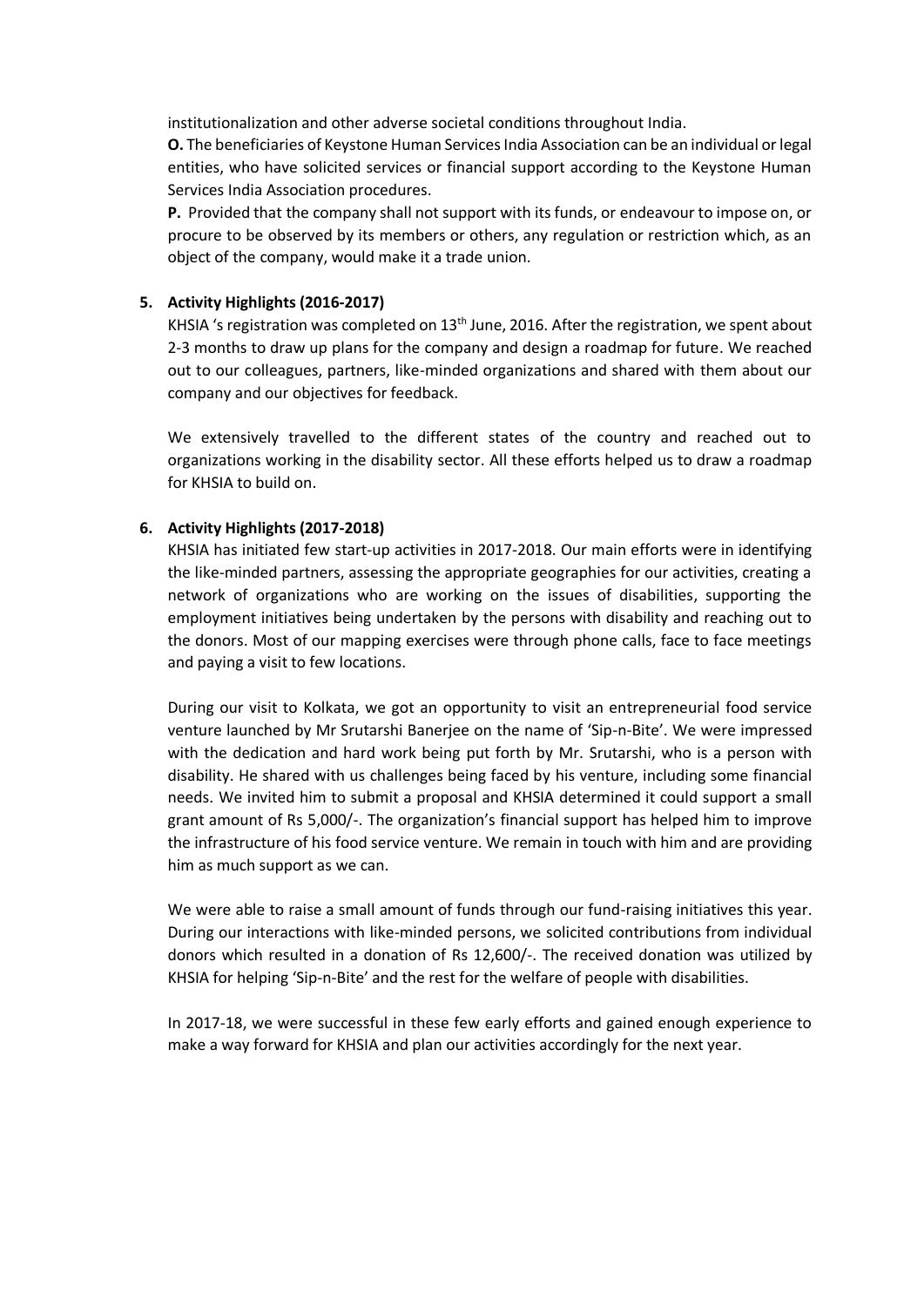# **7. Activity Highlights (2018-2019)**

By the year 2018-2019, we had gathered enough experience in raising funds through public giving. We decided to participate in the national Giving Tuesday India Campaign. This platform helped us to reach out directly to the masses, organizations working across disability, various donors, corporates, etc. Many expressed that FCRA approval was a requirement of any recipient organization for their donation to come forth, even within country. We were able to raise small amount of funds amounting approx. INR 46,953/- through this initiative without FCRA.

Again, Sip N Bite was a beneficiary of support by KHSIA. Now an evolved bakery and catering service managed by Persons with Disabilities and women from the local community (a joint collaboration of TKS and SKP). It started in 2017 as a catering service to workshops and conferences to scaling up as cloud kitchen to breakfast café and school canteen. While setting up this breakfast café, financial support was again provided from KHSIA amounting INR 42000/- in March '19 was an immense support to equip the breakfast café to operate from there.



Team at 'Sip-n-Bite', Kolkata

Due to this, they were able to sustain the school canteen which provides a constant work and revenue to the team and also has opened a doorway to create disability awareness in the school. Also, the equipment purchased has helped Sip N Bite to take orders in social events through which Sip N Bite has become a role model in front of the society.

Impact - from individual perspective the overall impact of social rehabilitation is an added valued identity other than the identity of diagnosis in the family and in the society. Participants also became financially independent, more confident and improved in their decision-making skills and communication. This was all possible because of the support system developed in the café with the help from KHSIA so that participants can work independently and establish themselves with a valued role in the community.